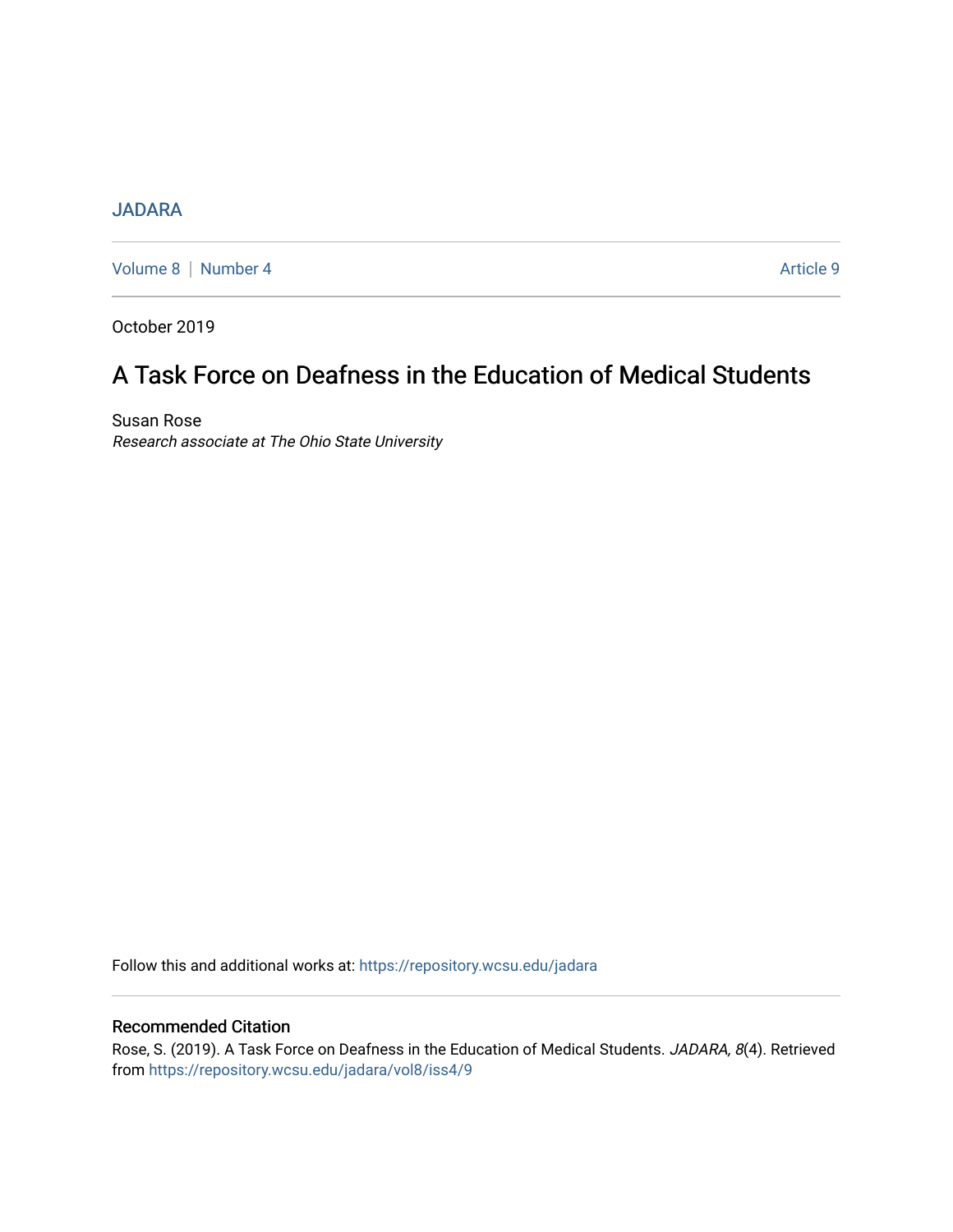## **A TASK FORCE ON DEAFNESS IN THE EDUCATION OF MEDICAL STUDENTS**

## **SUSAN ROSE and WILLIAM YUST**

**Medical education has placed a renewed emphasis on the humanization of the physician's role through active participation in the community. Health care programs have been established within the inner city an in rural areas to promote early diagnosis and overall improved health care. Numerous studies have been conducted on the health care needs of blacks, Chicanos, geriatrics and in early childhood development. The community of deaf individuals has traditionally been excluded from such studies and health care programs.** 

**Historically, the physician's contact with deaf persons has been limited to crisis intervention. Robinson (1971) stresses the need for health care workers to become more aware of the social, educational and vocational implications of deafness and how those factors affect the health needs and the delivery systems available to the deaf community. Their specialized communication needs have by and large excluded the deaf person from awareness of community health care programs already available and from a personal, trusting relationship between patient and physician. In a study conducted by Harte, et al. (1953) the health needs of deaf persons residing in the Frederick, Maryland area were surveyed. Findings obtained through interviews with deaf persons and medical doctors indicated that physicians spend a great deal more time with a deaf patient than with a comparable hearing patient. Deaf persons tended to seek services from two physicians in the area. Community health care programs were not being utilized by deaf persons.** 

**The purpose of this paper is to describe a project implemented in Rochester, New York to acquaint future physicians with various implications of deafness. As Cooper points out, "To get a fair share for their needs, the deaf and those concerned for them must expend heavy effort in public and professional education in order to create and maintain an enlightened**  community... Educating doctors is one small but essential ingredient" **(Cooper, 1971, p. 10).** 

*Ms. Rose is a research associate at The Ohio State University and Mr. Yust is a research associate at the University of Rochester.* 

**JRD Vol. 8 No. 4 Apr. 1975** 23

1

Published by WestCollections: digitalcommons@wcsu, 1975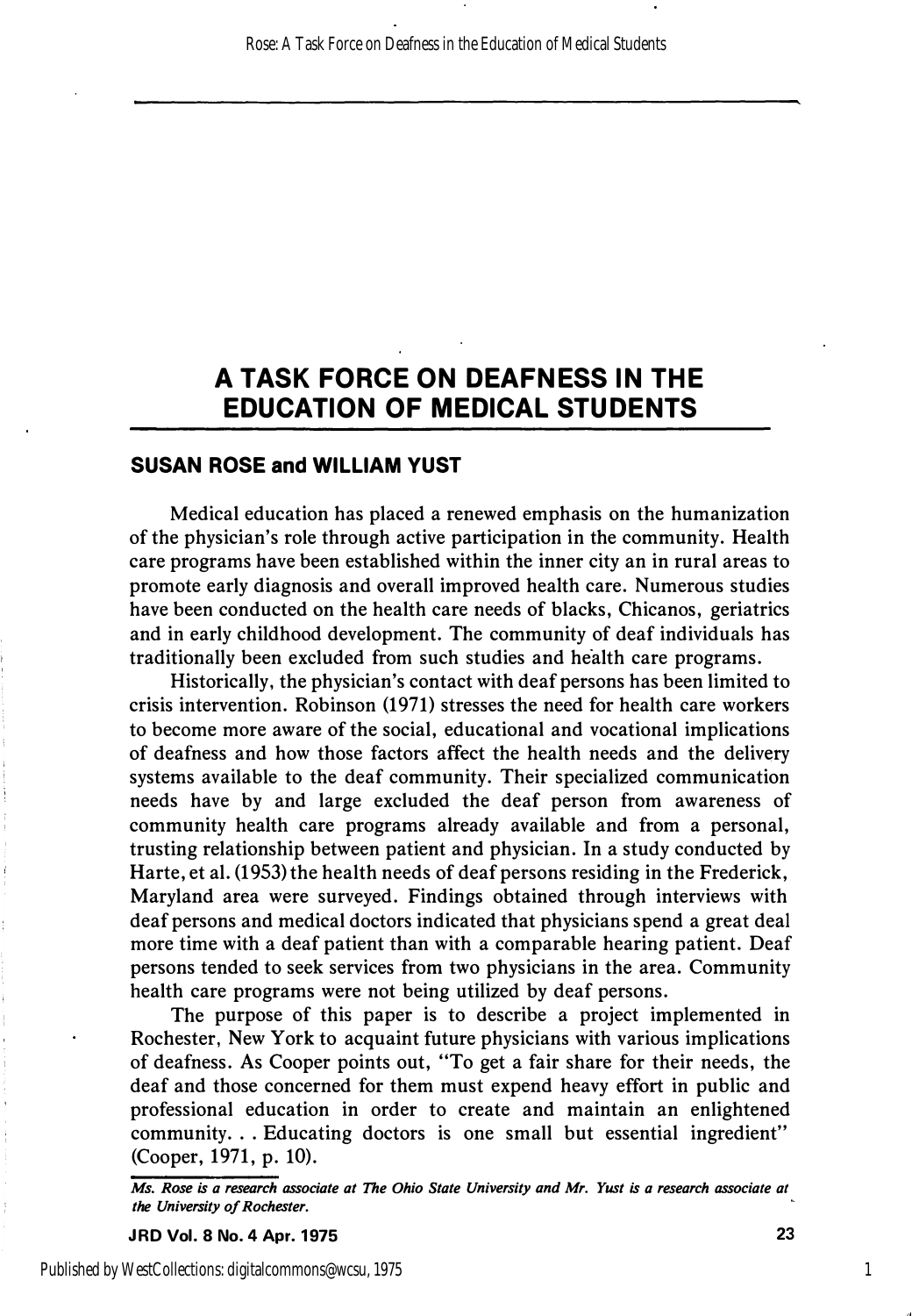### TASK FORCE ON DEAFNESS

Since 1969, the Department of Preventive Medicine and Community Health at the University of Rochester Medical School has administered a course in community health to first year medical students. The course consists of a series of lectures followed by task force experiences. Student experiences gained through task force assignments include skills in communicating and interacting with individuals who may be of different race or economic level or who have various physical or psychological problems.

A task force on deafness was established in 1970, with a counselor from the New York Bureau of Vocational Rehabilitation and a staff member from the Rochester Institute of Technology functioning as coordinators. Program implementation of the task force has been revised annually to keep pace with community health care programs and to increase the quality of learning experiences for the medical students.

The primary objective of the task force was to increase the number of medical doctors who have knowledge about deafness and how to deal with it. This objective was accomplished through the following:

1) To promote understanding of the meaning of deafness and its causes, as well as the educational and rehabilitative processes needed or available for deaf children and adults; to learn the rudiments of audiological and medical approaches to hearing loss; and to study the implications of deafness for the psychosocial development of the indi vidual, as well as for the development of language and communication skill.

2) To acquaint medical students with community organizations and local, state, and federal agencies, that serve as resources to deaf persons.

3) To provide experiences for increased sensitization to deafness and deaf persons through interaction with deaf children, adolescents, adults, and their families.

4) To instruct medical students in the basic skills of manual communication.

During the 1973-74 academic year, the medical students participated in a series of activities planned in accordance with student time schedules. Specific activities included:

#### Communication with the Deaf

Communication classes were conducted by a deaf college student prior to the initiation of the Task Force on Deafness. Discussions and demonstrations focused on the various methods of communication used by deaf persons. These methods included oralism, the Rochester Method, total communication, manual communication, and general use of nonverbal modalities.

#### Orientation with an Audiologist

An audiologist from the National Technical Institute for the Deaf met with the medical students for two sessions. Decibel loss, audiograms,

2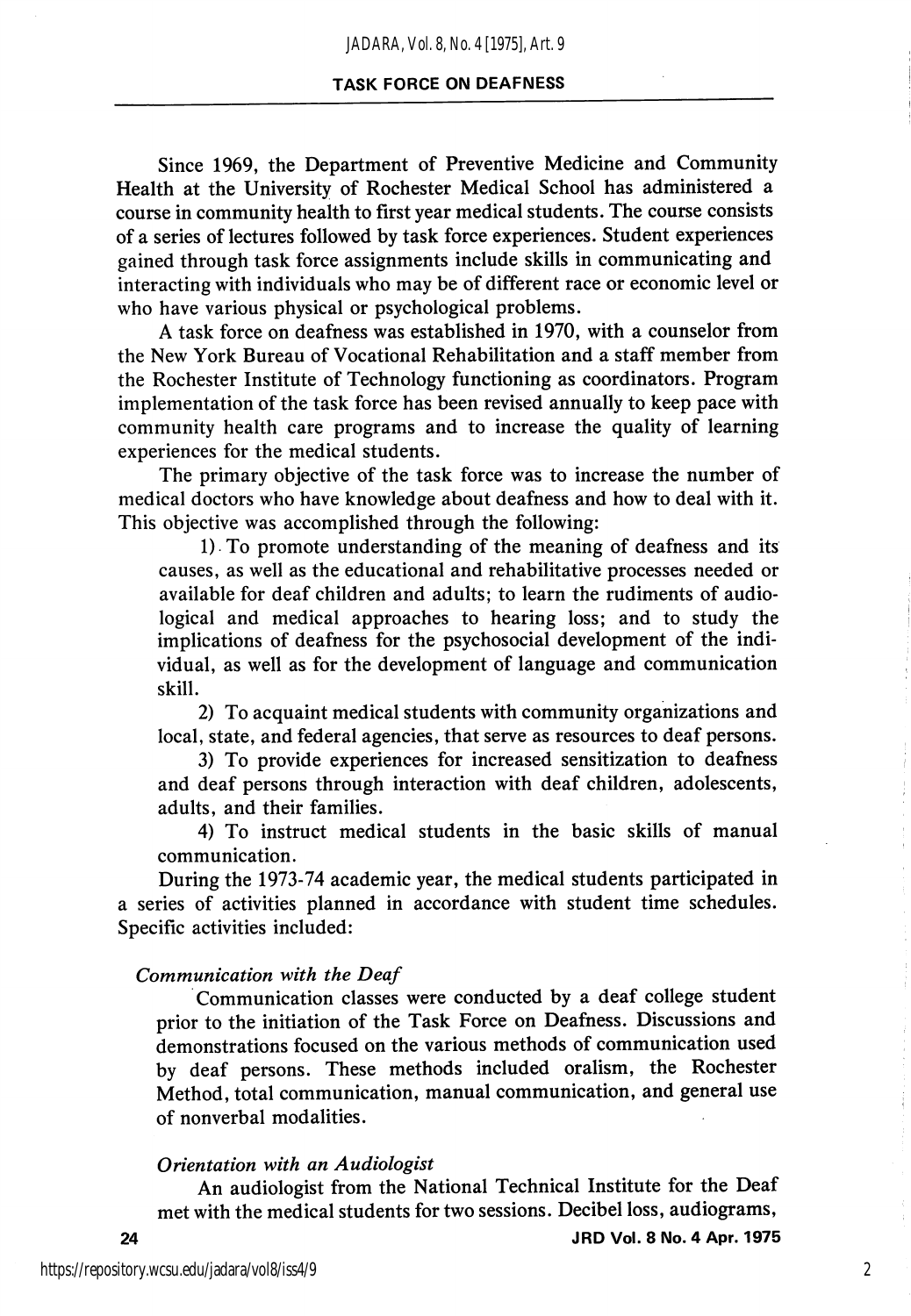and types and causes of hearing loss were discussed. General referral and rehabilitation functions of the aduiologist were also presented.

#### Simulation of a mild hearing loss.

The audiologist fitted each medical student with ear defenders fol lowed by an audiological test with and without defenders. Individual audiograms were discussed with the students.

## Discussion with a member of the Committee To Study Health Needs of the Deaf

This session familiarized students with problems deaf persons en counter in attempting to gain access to health care, problems encounter ed in admittance into the hospital or clinic and problems encountered in the doctor's office.

## Visits to schools and agencies serving deaf persons.

Observations were carried out by the medical students at a resi dential school for the deaf, at elementary and preschool programs for the hearing impaired located in a day school setting, and at a compre hensive rehabilitation facility which serves deaf adults as well as other handicapped groups.

## Panel Discussion

Experiences of interaction with the medical profession were shared with the medical students through a panel discussion. Members of the panel included a hearing mother of a deaf child, a deaf father of a deaf child and a college student who became deaf at the age of 15 years. Panel members discussed their perceptions of the quality of medical care they or their children received.

# A presentation by a Psychologist who worked with deaf clients.

A psychologist who has spent a great deal of time in therapy with deaf children presented some of his findings to the medical students and shared information regarding psychosocial implications of deafness.

## Meeting with the staff of a Health Center serving deaf and hearing college students.

The medical students met with the director of the Rochester Institute of Technology Health Center and a nurse on the staff who works Institute of Technology Health Center and a nurse on the staff who works primarily with deaf students. Perceptions were shared with the medical students regarding interaction with deaf patients. Practical suggestions were made as how to best assist the deaf patient with severe communi cation problems and those who have apprehension toward medical per sonnel.

### JRD Vol. 8 No. 4 Apr. 1975